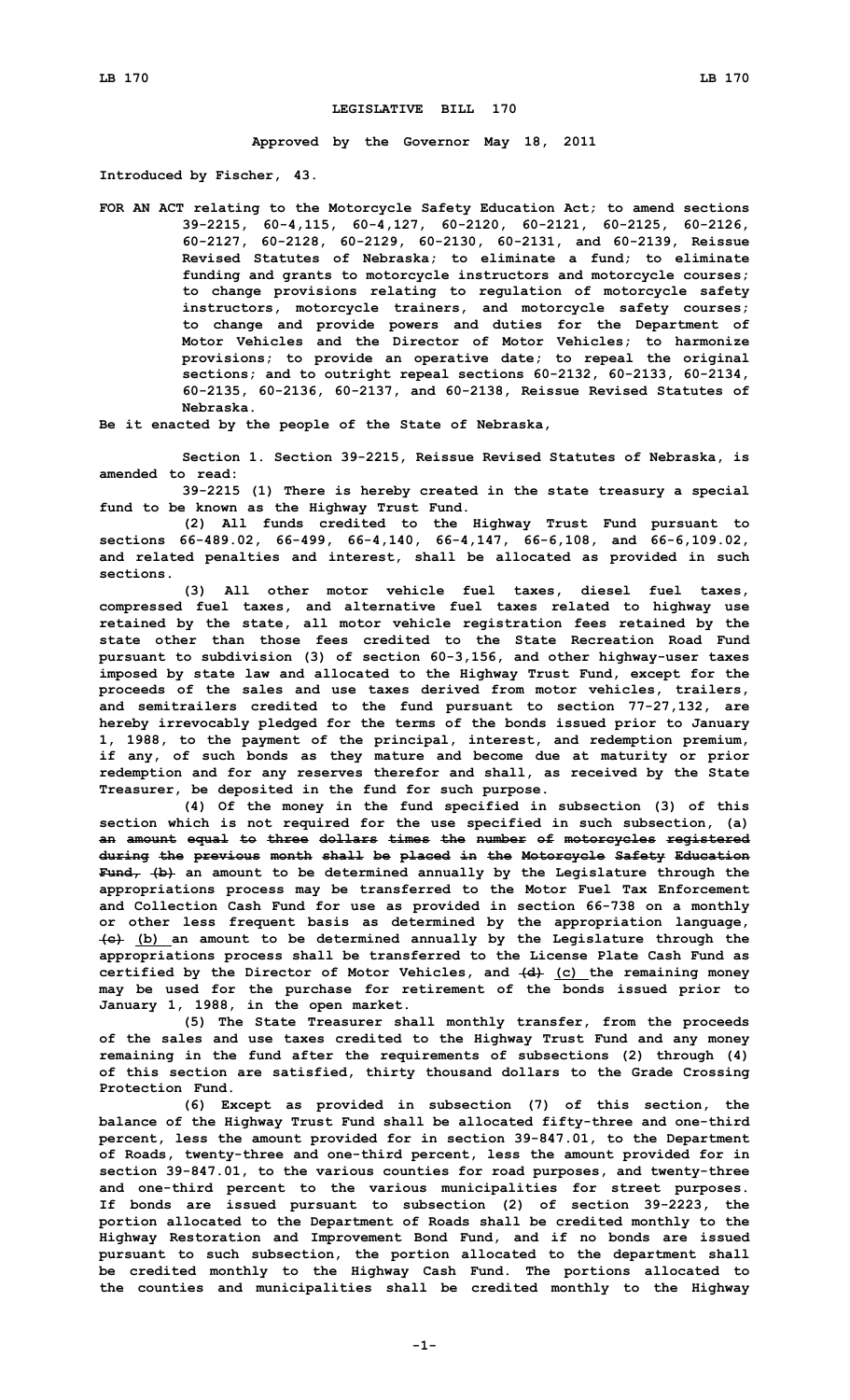**Allocation Fund and distributed monthly as provided by law. Vehicles accorded prorated registration pursuant to section 60-3,198 shall not be included in any formula involving motor vehicle registrations used to determine the allocation and distribution of state funds for highway purposes to political subdivisions.**

**(7) If it is determined by December 20 of any year that <sup>a</sup> county will receive from its allocation of state-collected highway revenue and from any funds relinquished to it by municipalities within its boundaries an amount in such year which is less than such county received in state-collected highway revenue in calendar year 1969, based upon the 1976 tax rates for highway-user fuels and registration fees, the Department of Roads shall notify the State Treasurer that an amount equal to the sum necessary to provide such county with funds equal to such county's 1969 highway allocation for such year shall be transferred to such county from the Highway Trust Fund. Such makeup funds shall be matched by the county as provided in sections 39-2501 to 39-2510. The balance remaining in the fund after such transfer shall then be reallocated as provided in subsection (6) of this section.**

**(8) The State Treasurer shall disburse the money in the Highway Trust Fund as directed by resolution of the commission. All disbursements from the fund shall be made upon warrants drawn by the Director of Administrative Services. Any money in the fund available for investment shall be invested by the state investment officer pursuant to the Nebraska Capital Expansion Act and the Nebraska State Funds Investment Act and the earnings, if any, credited to the fund.**

**Sec. 2. Section 60-4,115, Reissue Revised Statutes of Nebraska, is amended to read:**

**60-4,115 (1) Fees for operators' licenses and state identification cards shall be collected and distributed according to the table in subsection (2) of this section, except for the ignition interlock permit and associated fees as outlined in subsection (4) of this section. County officials shall remit the county portion of the fees collected to the county treasurer for placement in the county general fund. All other fees collected shall be remitted to the State Treasurer for credit to the appropriate fund. The State Treasurer shall transfer an amount equal to three dollars and fifty cents times the number of original or renewal Class M licenses issued pursuant to section 60-4,127 during the previous year from the Department of Motor Vehicles Cash Fund to the Motorcycle Safety Education Fund.**

**(2) The fees provided in this subsection in the following dollar amounts apply for operators' licenses and state identification cards.**

|                             |       | Department      |          |           |         |
|-----------------------------|-------|-----------------|----------|-----------|---------|
|                             |       | County of Motor |          |           | State   |
| Document                    | Total | General         | Vehicles |           | General |
|                             | Fee   | Fund            |          | Cash Fund | Fund    |
| State identification card:  |       |                 |          |           |         |
| Valid for 1 year or less    |       | 5.00            | 2.75     | 1.25      | 1.00    |
| Valid for more than 1 year  |       |                 |          |           |         |
| but not more than 2 years   |       | 10.00           | 2.75     | 4.00      | 3.25    |
| Valid for more than 2 years |       |                 |          |           |         |
| but not more than 3 years   |       | 14.00           | 2.75     | 5.25      | 6.00    |
| Valid for more than 3 years |       |                 |          |           |         |
| but not more than 4 years   |       | 19.00           |          | 2.75 8.00 | 8.25    |
| Valid for more than 4 years |       |                 |          |           |         |
| for person under 21         |       | 24.00           | 2.75     | 10.25     | 11.00   |
| Valid for 5 years           |       | 24.00           | 3.50     | 10.25     | 10.25   |
| Duplicate or replacement    |       | 11.00           | 2.75     | 6.00      | 2.25    |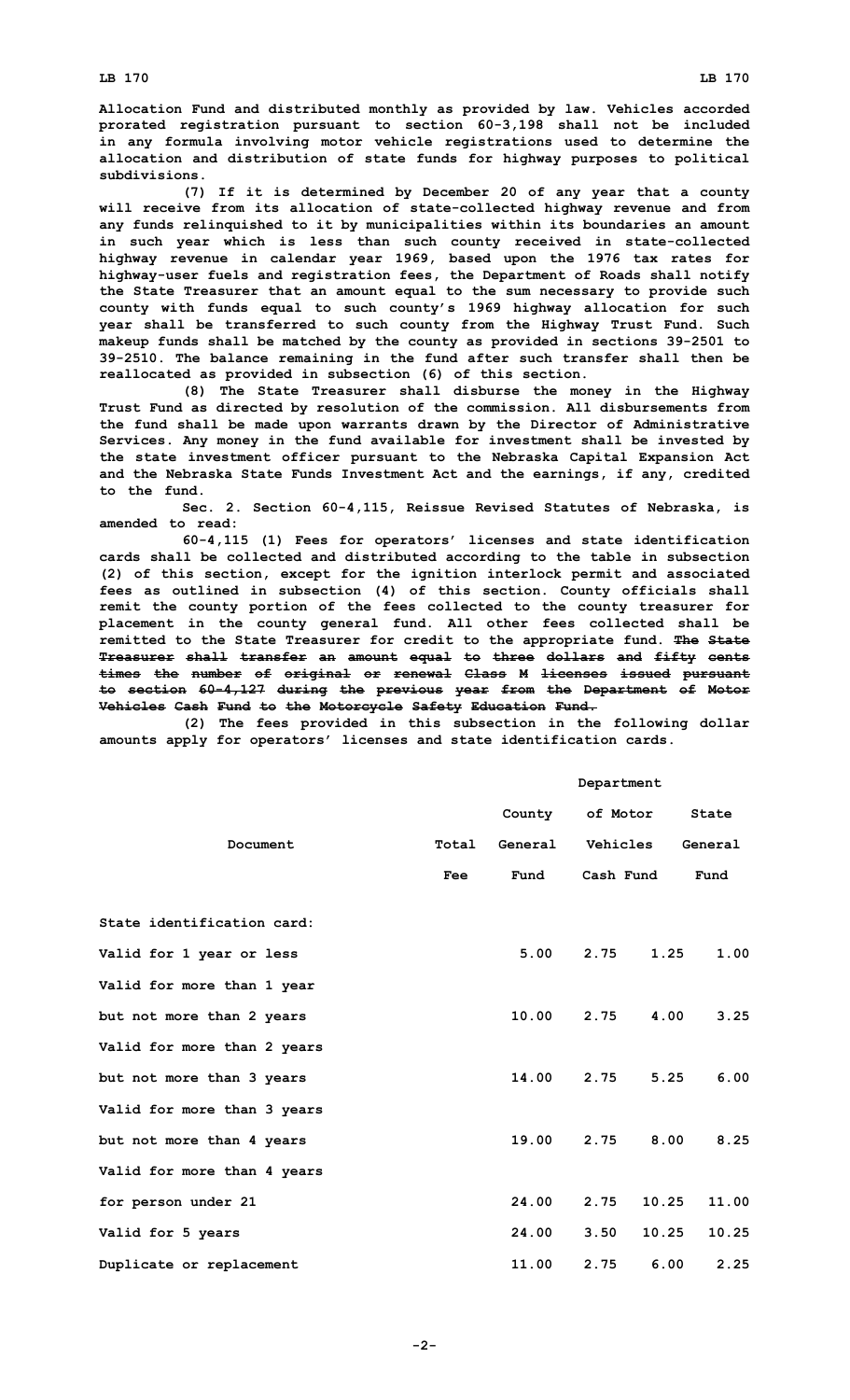| Class O or M operator's license:        |       |              |       |             |
|-----------------------------------------|-------|--------------|-------|-------------|
| Valid for 1 year or less                | 5.00  | 2.75         | 1.25  | 1.00        |
| Valid for more than 1 year              |       |              |       |             |
| but not more than 2 years               | 10.00 | 2.75         | 4.00  | 3.25        |
| Valid for more than 2 years             |       |              |       |             |
| but not more than 3 years               | 14.00 | 2.75         | 5.25  | 6.00        |
| Valid for more than 3 years             |       |              |       |             |
| but not more than 4 years               | 19.00 | 2.75         | 8.00  | 8.25        |
| Valid for 5 years                       | 24.00 | 3.50         | 10.25 | 10.25       |
| Bioptic or telescopic lens restriction: |       |              |       |             |
| Valid for 1 year or less                | 5.00  | $\mathbf{0}$ | 5.00  | 0           |
| Valid for more than 1 year              |       |              |       |             |
| but not more than 2 years               | 10.00 | 2.75         | 4.00  | 3.25        |
| Duplicate or replacement                | 11.00 | 2.75         | 6.00  | 2.25        |
| Add, change, or remove class,           |       |              |       |             |
| endorsement, or restriction             | 5.00  | $\mathbf{0}$ | 5.00  | $\mathbf 0$ |
| Provisional operator's permit:          |       |              |       |             |
| Original                                | 15.00 | 2.75         | 12.25 | 0           |
| Bioptic or telescopic lens restriction: |       |              |       |             |
| Valid for 1 year or less                | 5.00  | $\mathbf{0}$ | 5.00  | 0           |
| Valid for more than 1 year              |       |              |       |             |
| but not more than 2 years               | 15.00 | 2.75         | 12.25 | 0           |
| Duplicate or replacement                | 11.00 | 2.75         | 6.00  | 2.25        |
| Add, change, or remove class,           |       |              |       |             |
| endorsement, or restriction             | 5.00  | $\mathbf{0}$ | 5.00  | 0           |
| LPD-learner's permit:                   |       |              |       |             |
| Original                                | 8.00  | .25          | 5.00  | 2.75        |
| Duplicate or replacement                | 11.00 | 2.75         | 6.00  | 2.25        |
| Add, change, or remove class,           |       |              |       |             |
| endorsement, or restriction             | 5.00  | $\mathbf 0$  | 5.00  | 0           |
| LPE-learner's permit:                   |       |              |       |             |
| Original                                | 8.00  | .25          | 5.00  | 2.75        |
| Duplicate or replacement                | 11.00 | 2.75         | 6.00  | 2.25        |
| Add, change, or remove class,           |       |              |       |             |
| endorsement, or restriction             | 5.00  | $\mathbf 0$  | 5.00  | 0           |
| School permit:                          |       |              |       |             |
| Original                                | 8.00  | .25          | 5.00  | 2.75        |
| Duplicate or replacement                | 11.00 | 2.75         | 6.00  | 2.25        |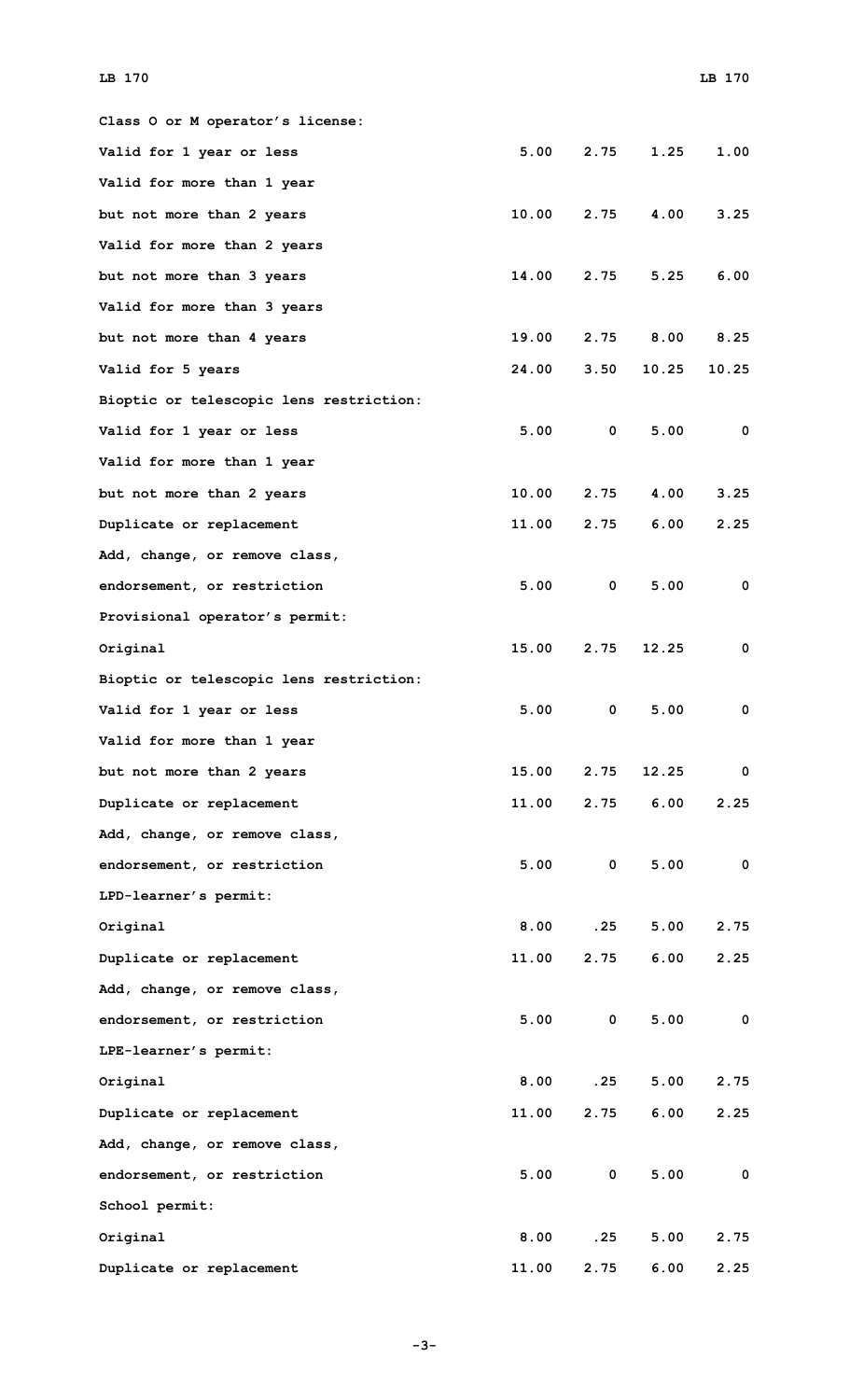| Add, change, or remove class,           |       |                         |              |             |
|-----------------------------------------|-------|-------------------------|--------------|-------------|
| endorsement, or restriction             | 5.00  | $\overline{\mathbf{0}}$ | 5.00         | $\mathbf 0$ |
| Farm permit:                            |       |                         |              |             |
| Original or renewal                     | 5.00  | .25                     | $\mathbf 0$  | 4.75        |
| Duplicate or replacement                | 5.00  | .25                     | $\mathbf{0}$ | 4.75        |
| Temporary                               | 5.00  | .25                     | 0            | 4.75        |
| Add, change, or remove class,           |       |                         |              |             |
| endorsement, or restriction             | 5.00  | $\mathbf 0$             | 5.00         | 0           |
| Driving permits:                        |       |                         |              |             |
| Employment                              | 45.00 | $\mathbf{0}$            | 5.00         | 40.00       |
| Medical hardship                        | 45.00 | $\mathbf{0}$            | 5.00         | 40.00       |
| Duplicate or replacement                | 10.00 | .25                     | 5.00         | 4.75        |
| Add, change, or remove class,           |       |                         |              |             |
| endorsement, or restriction             | 5.00  | $\mathbf 0$             | 5.00         | 0           |
| Commercial driver's license:            |       |                         |              |             |
| Valid for 1 year or less                | 11.00 | 1.75                    | 5.00         | 4.25        |
| Valid for more than 1 year              |       |                         |              |             |
| but not more than 2 years               | 22.00 | 1.75                    | 5.00         | 15.25       |
| Valid for more than 2 years             |       |                         |              |             |
| but not more than 3 years               | 33.00 | 1.75                    | 5.00         | 26.25       |
| Valid for more than 3 years             |       |                         |              |             |
| but not more than 4 years               | 44.00 | 1.75                    | 5.00         | 37.25       |
| Valid for 5 years                       | 55.00 | 1.75                    | 5.00         | 48.25       |
| Bioptic or telescopic lens restriction: |       |                         |              |             |
| Valid for one year or less              | 11.00 | 1.75                    | 5.00         | 4.25        |
| Valid for more than 1 year              |       |                         |              |             |
| but not more than 2 years               | 22.00 | 1.75                    | 5.00         | 15.25       |
| Duplicate or replacement                | 11.00 | 2.75                    | 6.00         | 2.25        |
| Add, change, or remove class,           |       |                         |              |             |
| endorsement, or restriction             | 10.00 | 1.75                    | 5.00         | 3.25        |
| LPC-learner's permit:                   |       |                         |              |             |
| Original or renewal                     | 10.00 | .25                     | 5.00         | 4.75        |
| Duplicate or replacement                | 10.00 | .25                     | 5.00         | 4.75        |
| Add, change, or remove class,           |       |                         |              |             |
| endorsement, or restriction             | 10.00 | .25                     | 5.00         | 4.75        |
| Seasonal permit:                        |       |                         |              |             |
| Original or renewal                     | 10.00 | .25                     | 5.00         | 4.75        |
| Duplicate or replacement                | 10.00 | .25                     | 5.00         | 4.75        |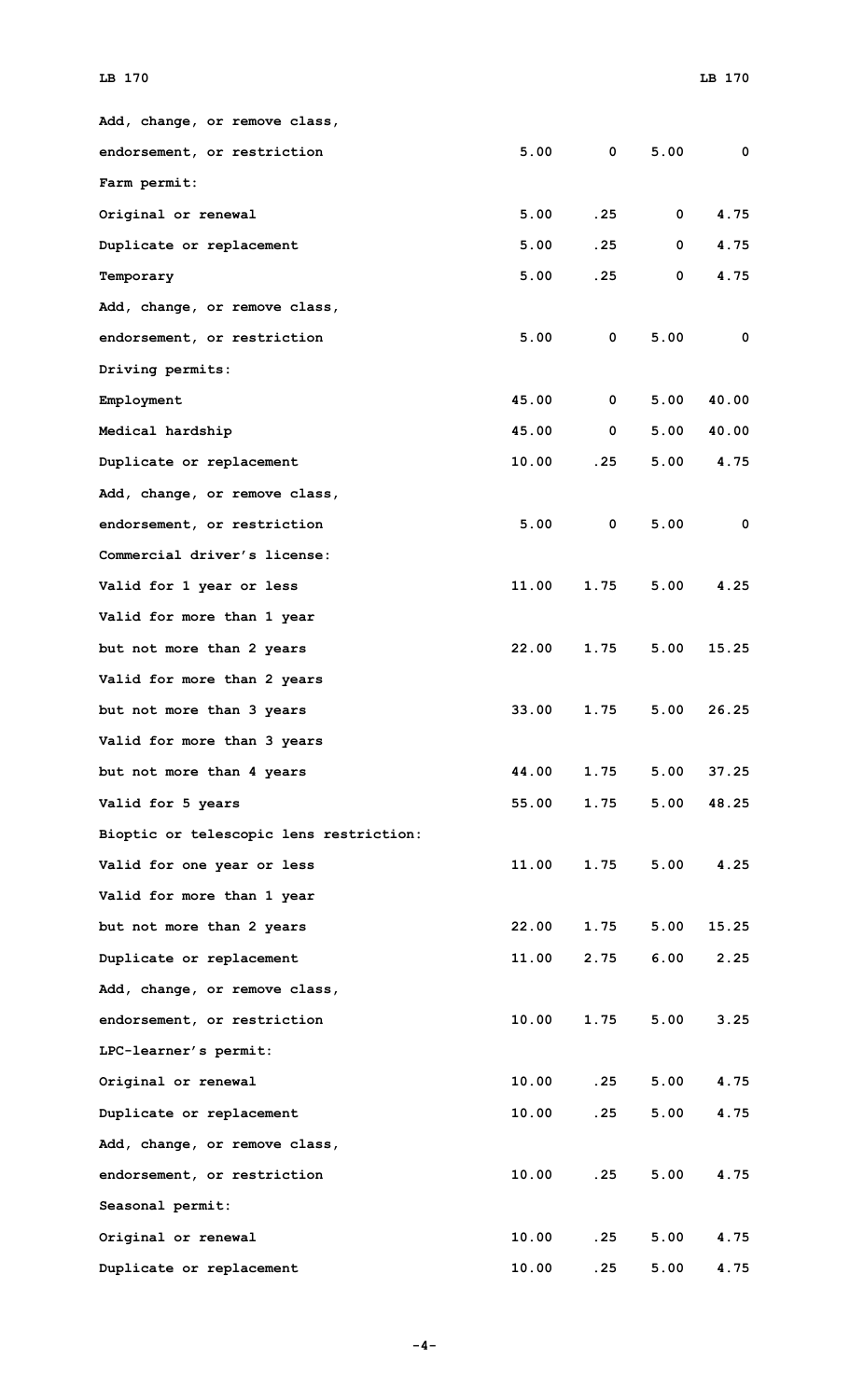| Add, change, or remove class, |       |                |      |             |
|-------------------------------|-------|----------------|------|-------------|
| endorsement, or restriction   | 10.00 | .25            | 5.00 | 4.75        |
| School bus permit:            |       |                |      |             |
| Original or renewal           | 5.00  | $\overline{0}$ | 5.00 | $\mathbf 0$ |
| Duplicate or replacement      | 5.00  | $\mathbf{0}$   | 5.00 | $\mathbf 0$ |
| Add, change, or remove class, |       |                |      |             |
| endorsement, or restriction   | 5.00  | 0              | 5.00 | $\mathbf 0$ |

**(3) If the department issues an operator's license or <sup>a</sup> state identification card, the department shall remit the county portion of the fees to the State Treasurer for credit to the Department of Motor Vehicles Cash Fund.**

**(4)(a) The fee for an ignition interlock permit shall be forty-five dollars. Five dollars of the fee shall be remitted to the State Treasurer for credit to the Department of Motor Vehicles Cash Fund. Forty dollars of the fee shall be remitted to the State Treasurer for credit to the Probation Cash Fund.**

**(b) The fee for <sup>a</sup> duplicate or replacement ignition interlock permit shall be ten dollars. Twenty-five cents of the fee shall be remitted to the county treasurer for credit to the county general fund. Five dollars of the fee shall be remitted to the State Treasurer for credit to the Department of Motor Vehicles Cash Fund. Four dollars and seventy-five cents of the fee shall be remitted to the State Treasurer for credit to the Probation Cash Fund.**

**(c) The fee for adding, changing, or removing <sup>a</sup> class, endorsement, or restriction on an ignition interlock permit shall be five dollars. The fee shall be remitted to the State Treasurer for credit to the Department of Motor Vehicles Cash Fund.**

**(5) This subsection applies beginning on the implementation date designated by the director pursuant to section 60-462.02. The department and its agents may collect an identity security surcharge to cover the cost of security and technology practices used to protect the identity of applicants for and holders of operators' licenses and state identification cards and to reduce identity theft, fraud, and forgery and counterfeiting of such licenses and cards to the maximum extent possible. The surcharge shall be in addition to all other required fees for operators' licenses and state identification cards. The amount of the surcharge shall be determined by the department. The surcharge shall not exceed eight dollars. The surcharge shall be remitted to the State Treasurer for credit to the Department of Motor Vehicles Cash Fund.**

**Sec. 3. Section 60-4,127, Reissue Revised Statutes of Nebraska, is amended to read:**

**60-4,127 (1) No person shall operate <sup>a</sup> motorcycle on the alleys or highways of the State of Nebraska until such person has obtained <sup>a</sup> Class <sup>M</sup> license. No such license shall be issued until the applicant has (a) met the vision and physical requirements established under section 60-4,118 for operation of <sup>a</sup> motor vehicle and (b) successfully completed an examination, including the actual operation of <sup>a</sup> motorcycle, prescribed by the director, except that the required examination may be waived, including the actual operation of <sup>a</sup> motorcycle, if the applicant presents proof of successful completion of <sup>a</sup> motorcycle safety course under the Motorcycle Safety Education Act within the immediately preceding forty-eight twenty-four months.**

**(2)(a) This subdivision applies until the implementation date designated by the director pursuant to section 60-462.02. Any applicant who qualifies for <sup>a</sup> Class M license shall be issued <sup>a</sup> license for such operation by the county treasurer as provided for the issuance of an operator's license. If the applicant is the holder of an operator's license, the county treasurer shall, upon receipt of the examiner's certificate, have endorsed on the license the authorization to operate <sup>a</sup> motorcycle. Fees for Class M licenses shall be as provided by section 60-4,115.**

**(b) This subdivision applies beginning on the implementation date designated by the director pursuant to section 60-462.02.(2) Upon presentation of an issuance certificate, the county treasurer shall collect the fee and surcharge for <sup>a</sup> Class <sup>M</sup> license as prescribed by section 60-4,115 and issue <sup>a</sup> receipt with driving privileges which is valid for up to thirty days. The license shall be delivered as provided in section 60-4,113. If the applicant is the holder of an operator's license, the county treasurer shall, upon receipt of the examiner's certificate, have endorsed on the license the authorization to operate <sup>a</sup> motorcycle. Fees for Class M licenses shall be as**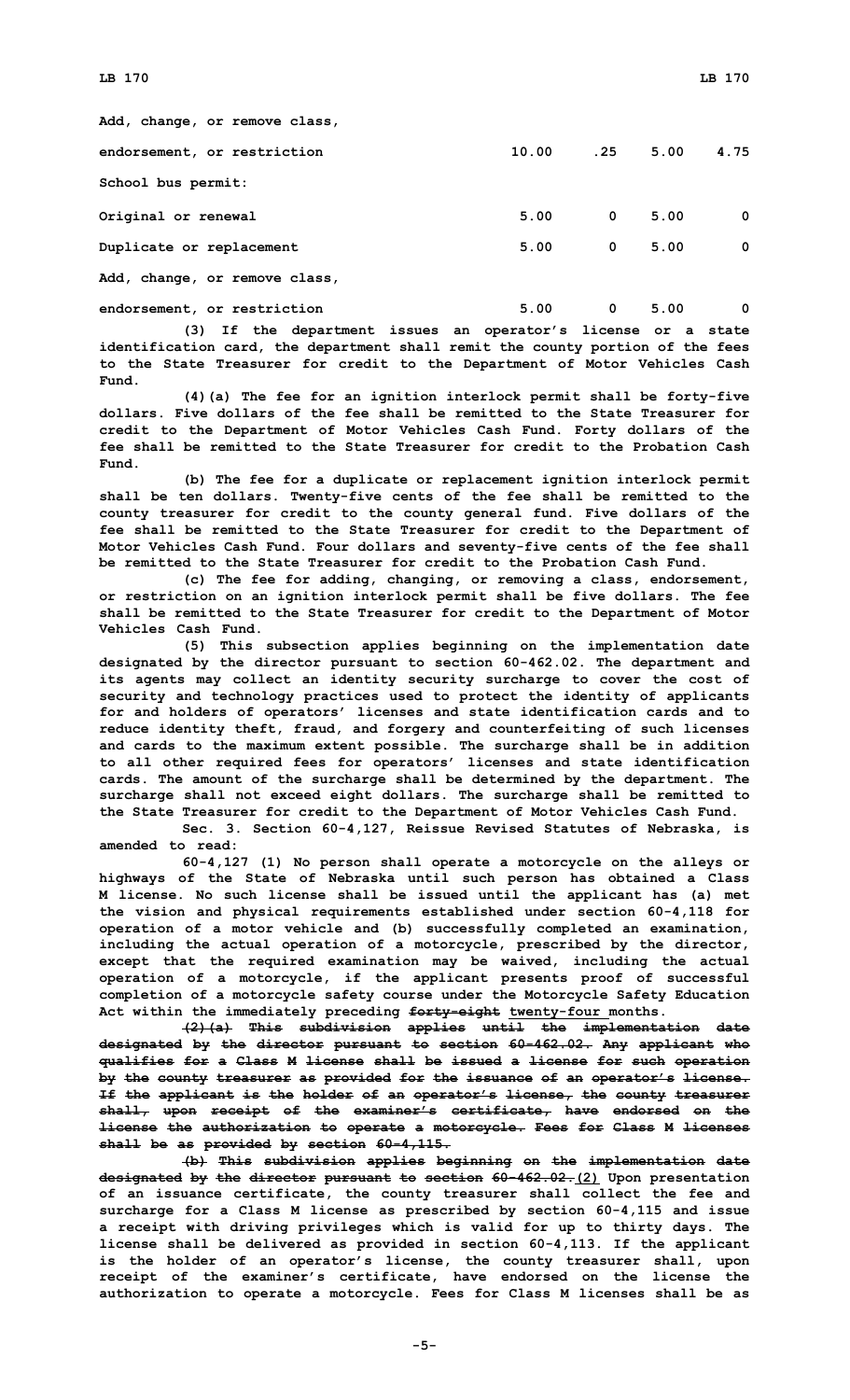**Sec. 4. Section 60-2120, Reissue Revised Statutes of Nebraska, is amended to read:**

**60-2120 Sections 60-2120 to 60-2139 and section 13 of this act shall be known and may be cited as the Motorcycle Safety Education Act.**

**Sec. 5. Section 60-2121, Reissue Revised Statutes of Nebraska, is amended to read:**

**60-2121 For purposes of the Motorcycle Safety Education Act, unless the context otherwise requires:**

**(1) Department means the Department of Motor Vehicles;**

**(2) Director means the Director of Motor Vehicles; and**

**(3) Fund means the Motorcycle Safety Education Fund created in section 60-2132.**

**(3) Driving course means <sup>a</sup> driving pattern used to aid students in learning the skills needed to safely operate <sup>a</sup> motorcycle as part of <sup>a</sup> motorcycle safety course;**

**(4) Motorcycle safety course means <sup>a</sup> curriculum of study which has been approved by the department designed to teach drivers the skills and knowledge to safely operate <sup>a</sup> motorcycle;**

**(5) Motorcycle safety instructor means any person who has successfully passed <sup>a</sup> motorcycle safety instructor's course curriculum and is certified by the department to teach <sup>a</sup> motorcycle safety course; and**

**(6) Motorcycle trainer means <sup>a</sup> person who is qualified and certified by the department to teach another person to become <sup>a</sup> certified motorcycle safety instructor in this state.**

**Sec. 6. Section 60-2125, Reissue Revised Statutes of Nebraska, is amended to read:**

**60-2125 (1) The department shall establish may adopt and promulgate rules and regulations establishing minimum requirements for both basic and advanced motorcycle safety courses. which qualify for reimbursement under the Motorcycle Safety Education Act. The courses shall be designed to develop, instill, and improve the knowledge, attitudes, habits, and skills necessary for safe operation of <sup>a</sup> motorcycle.**

**(2) Minimum requirements for <sup>a</sup> basic course shall include, but not be limited to:**

**(a) At least six hours of classroom instruction and sufficient laboratory instruction time for the student to apply and practice through observation and actual driving experience what has been learned in the classroom;**

**(b) At least eight hours of laboratory instruction time which includes actual driving of <sup>a</sup> motorcycle by the student; and**

**(c) Classroom and laboratory instruction shall be scheduled in an integrated and correlated sequence with laboratory driving experience following the relevant classroom instruction.**

**(3) Minimum requirements for an advanced course shall include, but not be limited to, at least six hours of coordinated classroom and laboratory instruction and driving experience specifically designed for the experienced motorcycle operator.**

**(2) The motorcycle safety courses shall be designed to teach either <sup>a</sup> novice motorcycle rider knowledge and basic riding skills or to refresh the knowledge and riding skills of motorcycle riders necessary for the safe and legal operation of <sup>a</sup> motorcycle on the highways of this state. Every motorcycle safety course shall be conducted at <sup>a</sup> site with room for <sup>a</sup> driving course designed to allow motorcycle riders to practice the knowledge and skills necessary for safe motorcycle operation.**

**Sec. 7. Section 60-2126, Reissue Revised Statutes of Nebraska, is amended to read:**

**60-2126 (1) <sup>A</sup> school, business, or organization conducting <sup>a</sup> basic or advanced may apply to the department to provide <sup>a</sup> motorcycle safety course for which reimbursement will be requested or courses in this state. Prospective providers of such course or courses shall submit an application for approval of such course or courses to the director. <sup>a</sup> request for approval of such course along with the names of all certified instructors who will be teaching such course. The application shall include <sup>a</sup> list of instructors of the course or courses. Such instructors shall be or shall become motorcycle safety instructors certified by the department prior to teaching any motorcycle safety course in this state. Applications for certification of motorcycle safety instructors may be included along with an application for approval of <sup>a</sup> motorcycle safety course or courses. The director shall approve such course if it meets the requirements of section 60-2125 set forth by the department by rule and regulation and will be taught by <sup>a</sup> certified motorcycle safety instructor or instructors.**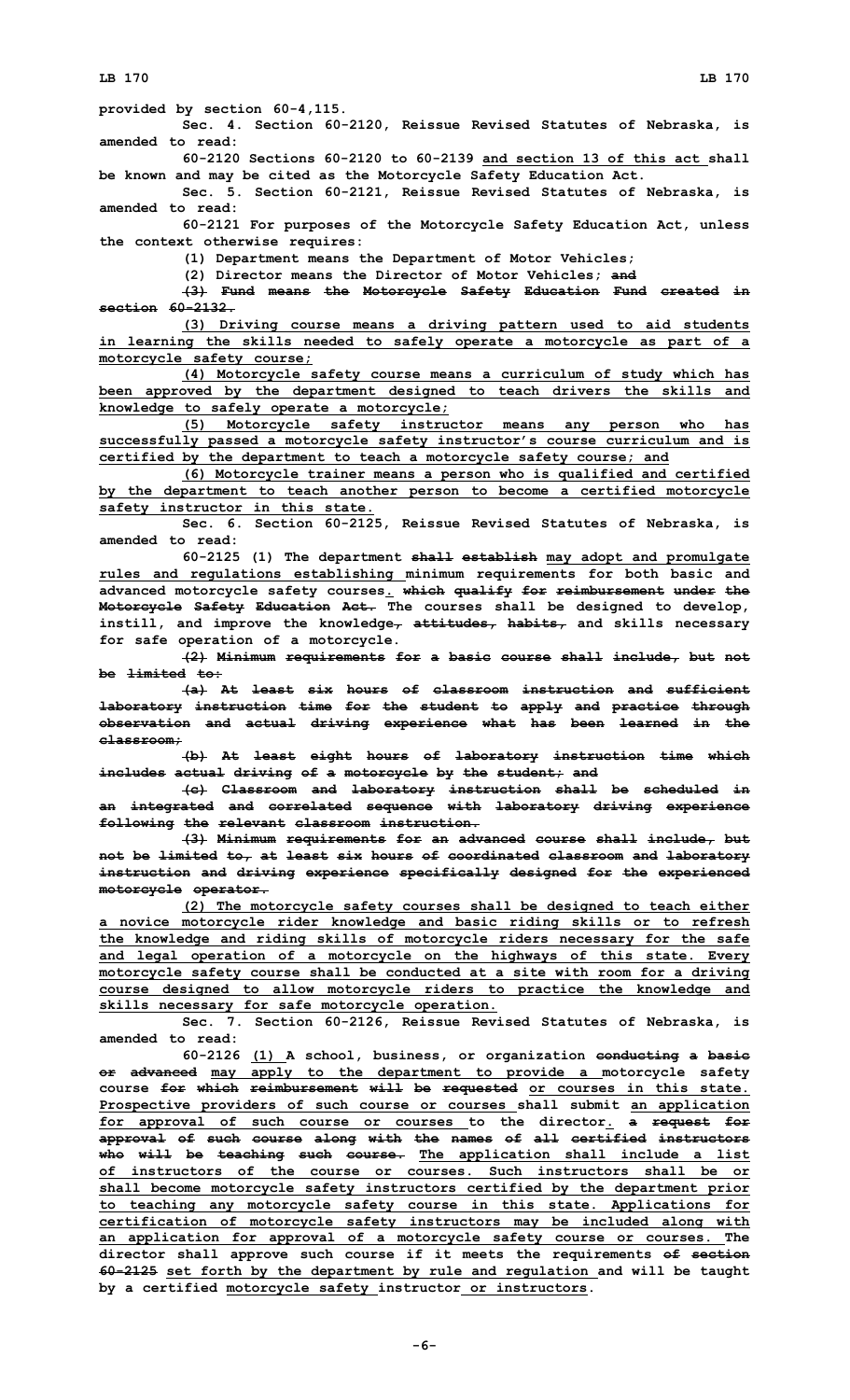**(2) The application for certification or renewal of <sup>a</sup> certification of each motorcycle safety course shall be accompanied by <sup>a</sup> fee of one hundred dollars. The fee shall be remitted to the State Treasurer for credit to the Department of Motor Vehicles Cash Fund. Motorcycle safety course certification shall expire two years from the date of the director's certification.**

**(3) Motorcycle safety courses shall be subject to audits by the department to assure compliance with the Motorcycle Safety Education Act and rules and regulations of the department.**

**Sec. 8. Section 60-2127, Reissue Revised Statutes of Nebraska, is amended to read:**

**60-2127 (1) The director shall establish may adopt and promulgate rules and regulations establishing minimum standards, skills' qualifications, and education requirements for motorcycle safety instructors. The director shall issue or renew <sup>a</sup> permit certificate in the manner and form prescribed by the director to motorcycle safety instructor applicants who meet such requirements. A motorcycle safety instructor certificate shall expire two years after the date of issuance. To renew <sup>a</sup> certificate, <sup>a</sup> person shall submit an application demonstrating compliance with rules and regulations of the department. The minimum requirements shall include, but not be limited to:**

**(a) The applicant shall have <sup>a</sup> high school diploma or equivalent education;**

**(b) The applicant shall have <sup>a</sup> valid motorcycle operator's license or permit or <sup>a</sup> valid motor vehicle operator's license which has endorsed thereon the authorization to operate <sup>a</sup> motorcycle and shall have at least two years' motorcycle driving experience;**

**(c) The applicant's operator's license shall not have been suspended or revoked at any time during the immediately preceding two-year period; and**

**(d) The applicant shall have passed an approved motorcycle safety instructor's course established pursuant to section 60-2128.**

**(2) If the certification requirements are comparable to the requirements in this state, <sup>a</sup> person currently certified as <sup>a</sup> motorcycle safety instructor by another state or recognized accrediting organization may be issued <sup>a</sup> motorcycle safety instructor's permit certificate by the department without having to take the course established in section 60-2128.**

**(3) <sup>A</sup> person who holds <sup>a</sup> valid, unexpired permit issued by the department to be <sup>a</sup> motorcycle safety instructor before the operative date of this act shall be recognized as <sup>a</sup> certified motorcycle safety instructor until January 1, 2014, or until the expiration date of such permit, whichever is earlier. At that time the permit holder may apply for and become <sup>a</sup> certified motorcycle safety instructor to teach <sup>a</sup> motorcycle safety class in this state as provided in rules and regulations of the department.**

**Sec. 9. Section 60-2128, Reissue Revised Statutes of Nebraska, is amended to read:**

**60-2128 (1) The department shall develop may adopt and promulgate rules and regulations developing <sup>a</sup> motorcycle safety instructor preparation course which shall be taught by motorcycle trainers. The motorcycle safety instructor preparation courses shall be offered at least once per year in each congressional district. Such course shall insure that the motorcycle safety instructor who successfully passes the course is familiar with the material included in the particular motorcycle safety course which such motorcycle safety instructor will be teaching.**

**(2) The department shall establish requirements for admission to the motorcycle safety instructor preparation course for persons who are also applying for reimbursement under section 60-2135. Such requirements shall include written agreement by the person seeking to attend the course that he or she will, upon successful completion, teach at least one approved basic motorcycle safety course and one approved advanced motorcycle safety course or at least two approved basic motorcycle safety courses in the state.**

**(3) To pass such course the instructor shall display knowledge of the course material which he or she will be teaching, knowledge of safe motorcycle operating practices, and an aptitude for instructing students.**

**Sec. 10. Section 60-2129, Reissue Revised Statutes of Nebraska, is amended to read:**

**60-2129 (1) The director shall establish may adopt and promulgate rules and regulations establishing minimum education requirements for chief instructors. motorcycle trainers. The director shall issue permits certificates in the manner and form prescribed by the director to at least three chief instructor applicants no more than two motorcycle trainers who meet the minimum education, skill, and experience requirements. Chief instructors The department may reimburse documented expenses incurred by <sup>a</sup> person in connection with taking and successfully passing an educational course to become <sup>a</sup> motorcycle trainer, as provided in sections 81-1174 to**